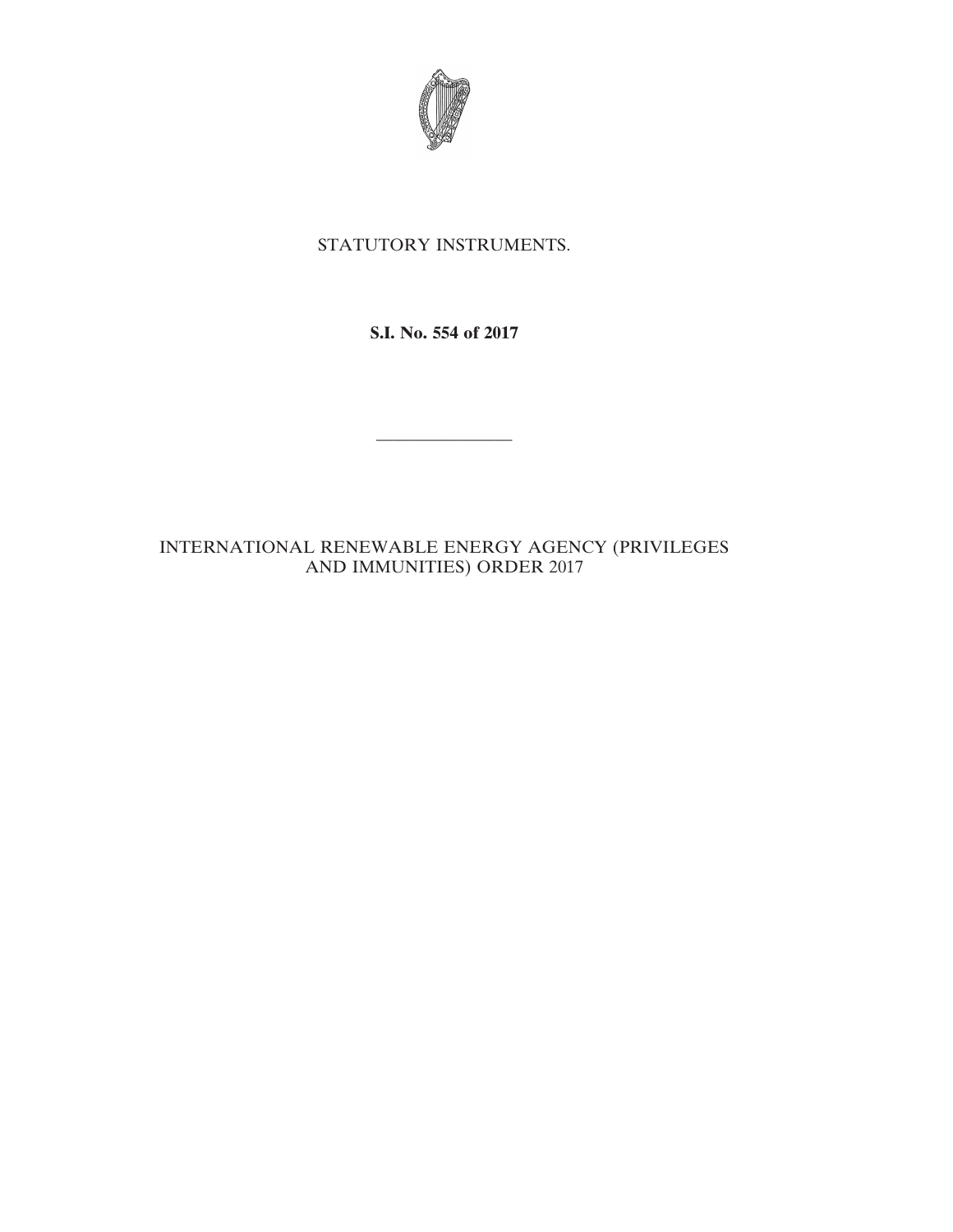### INTERNATIONAL RENEWABLE ENERGY AGENCY (PRIVILEGES AND IMMUNITIES) ORDER 2017

WHEREAS it is enacted by section 42A (amended by section 4 of the Diplomatic Relations and Immunities (Amendment) Act 2006 (No. 10 of 2006)) of the Diplomatic Relations and Immunities Act 1967 (No. 8 of 1967) that the Government may by order make provision to enable —

- (*a*) international organisations, communities or bodies, their institutions or organs and their property, and
- (*b*) persons,

to have and enjoy in the State any inviolability, exemptions, facilities, immunities, privileges or rights (other than inviolability, exemptions, facilities, immunities, privileges or rights not conferred upon, or afforded in relation to, sending states or missions under the Vienna Convention) provided for in relation to them by an international agreement to which the State or the Government is or intends to become a party;

AND WHEREAS the International Renewable Energy Agency is such an international organisation, community or body and the Agreement on Privileges and Immunities for the International Renewable Energy Agency, adopted by the Assembly of the International Renewable Energy Agency on 13 January 2013 is such an agreement;

NOW, the Government, in exercise of the powers conferred on them by the said section 42A, hereby order as follows:

1. This Order may be cited as the International Renewable Energy Agency (Privileges and Immunities) Order 2017.

2. The Agreement on Privileges and Immunities for the International Renewable Energy Agency (the text of which is, for convenience of reference, set out in the Schedule) shall apply for the purposes of section 42A (amended by section 4 of the Diplomatic Relations and Immunities (Amendment) Act 2006 (No. 10 of 2006)) of the Diplomatic Relations and Immunities Act 1967 (No. 8 of 1967).

*Notice of the making of this Statutory Instrument was published in "Iris Oifigiúil" of* 12*th December*, 2017.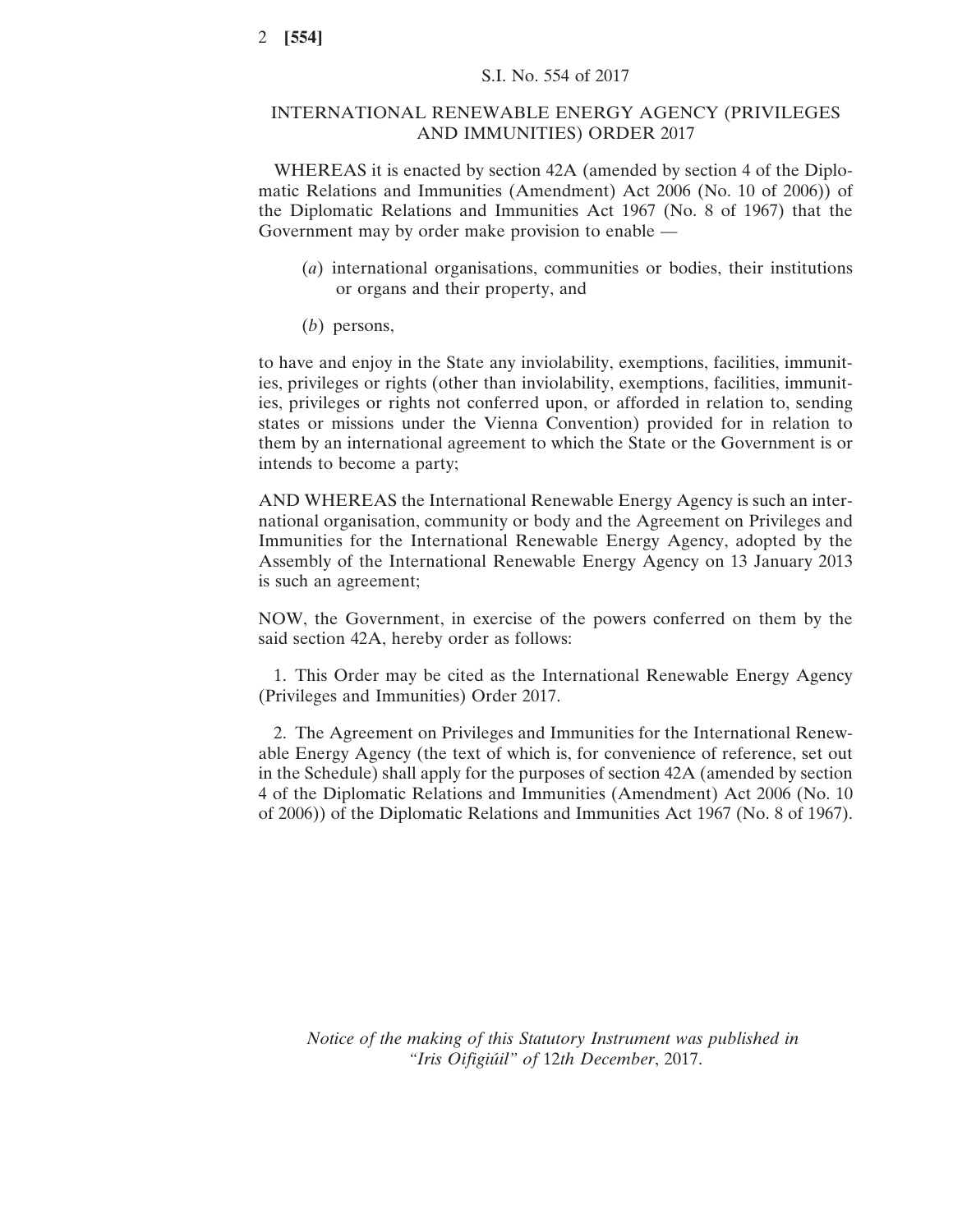## **SCHEDULE**

## Agreement on Privileges and Immunities for the International Renewable Energy Agency

#### **PREAMBLE**

Whereas Article XIII, paragraph A of the Statute of the International Renewable Energy Agency provides that the International Renewable Energy Agency shall enjoy in the territory of each Member such domestic legal capacity as may be necessary for the exercise of its functions and the fulfilment of its purposes; and

Whereas Article XIII, paragraph B of the Statute of the International Renewable Energy Agency provides that Members shall decide upon a separate agreement on privileges and immunities.

Consequently the Assembly by a decision adopted on the 13th of January 2013, approved the following Agreement and proposed it for ratification, acceptance, approval or accession by each Member of the International Renewable Energy Agency.

## *Article I*

## **DEFINITIONS**

#### **Section 1**

In this Agreement:

- (*a*) the word "Statute" means the Statute of the International Renewable Energy Agency, which was opened for signature at the Founding Conference of the International Renewable Energy Agency which took place in Bonn, Federal Republic of Germany, on 26 January 2009 and entered into force on 8 July 2010;
- (*b*) the word "Agency" means the International Renewable Energy Agency established by the Statute;
- (*c*) the word "Member" or "Members" means a member or members of the Agency according to Article VI of the Statute;
- (*d*) for the purposes of Article III of this Agreement, the words "property, funds and assets" shall include any property, funds and assets administered by the Agency in furtherance of its functions as laid down in the Statute;
- (*e*) for the purposes of Article V and Article VIII of this Agreement, the expression "representatives of Members" shall be deemed to include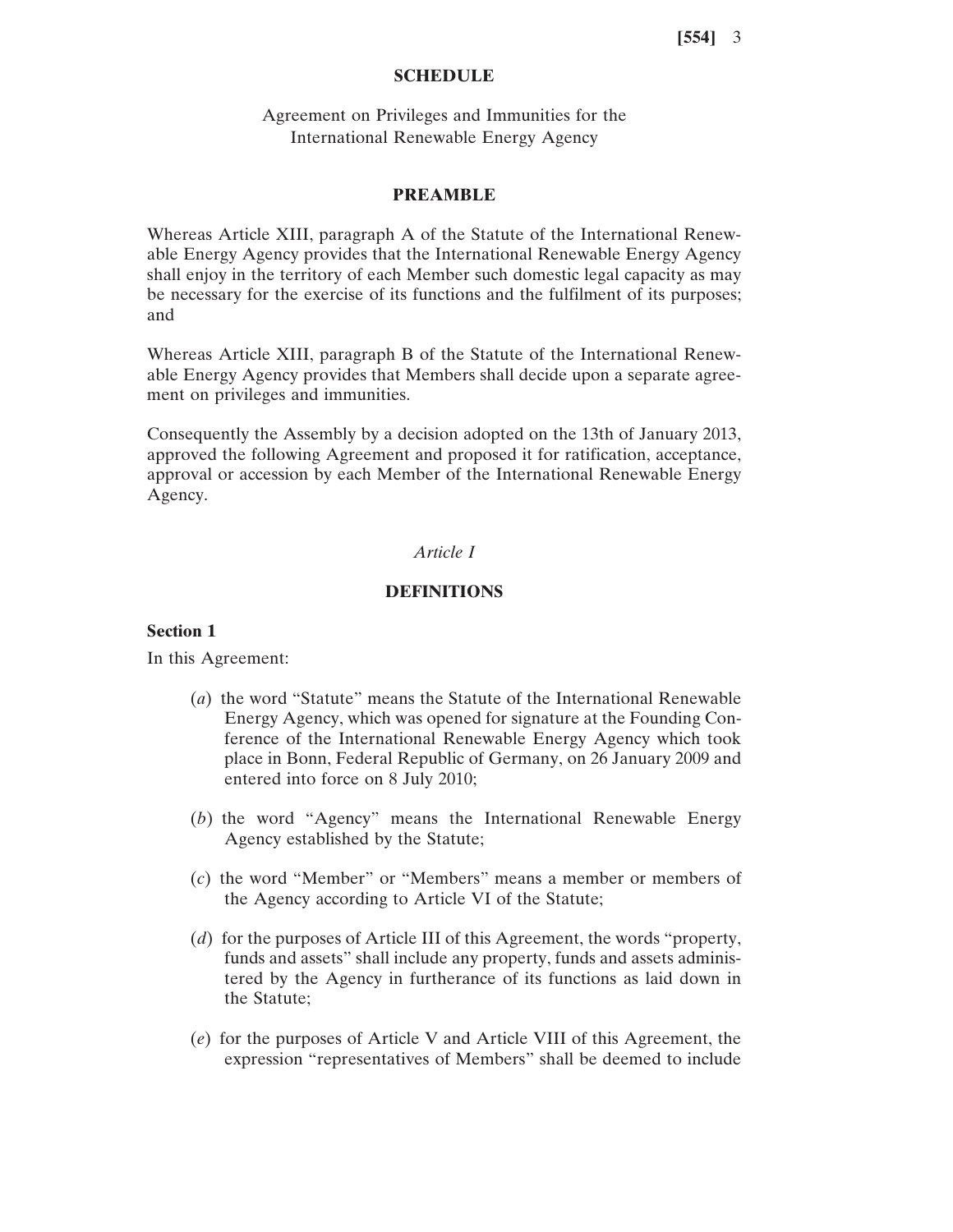all representatives, alternates, advisers, technical experts and secretaries of Members' delegations; and (*f*) in sections 12, 13, 14 and 27 of this Agreement, the expression "meetings convened by the Agency" means meetings: (1) of the Assembly and of the Council, and (2) of any international conference convened by the Agency; and (3) of any committee, sub-committee or working group of any of the organs of the Agency.

### *Article II*

## **LEGAL PERSONALITY**

### **Section 2**

The Agency shall possess legal personality. It shall have the capacity:

- (*a*) To contract;
- (*b*) To acquire and dispose of immovable and movable property; and
- (*c*) To institute legal proceedings.

## *Article III*

### **PROPERTY, FUNDS AND ASSETS**

### **Section 3**

The Agency, its property and assets, wherever located and by whomsoever held, shall enjoy immunity from every form of legal process except in so far as in any particular case the Assembly has expressly waived the immunity of the Agency. It is, however, understood that no waiver of immunity shall extend to any measure of execution.

### **Section 4**

The premises of the Agency shall be inviolable. The property and assets of the Agency, wherever located and by whomsoever held, shall be immune from search, requisition, confiscation, expropriation and any other form of interference, whether by executive, administrative, judicial or legislative action.

## **Section 5**

The archives of the Agency, and in general all documents belonging to it or held by it, shall be inviolable, wherever located.

### **Section 6**

Without being restricted by financial controls, regulations or moratoria of any kind:

(*a*) The Agency may hold funds, gold or currency of any kind and operate accounts in any currency;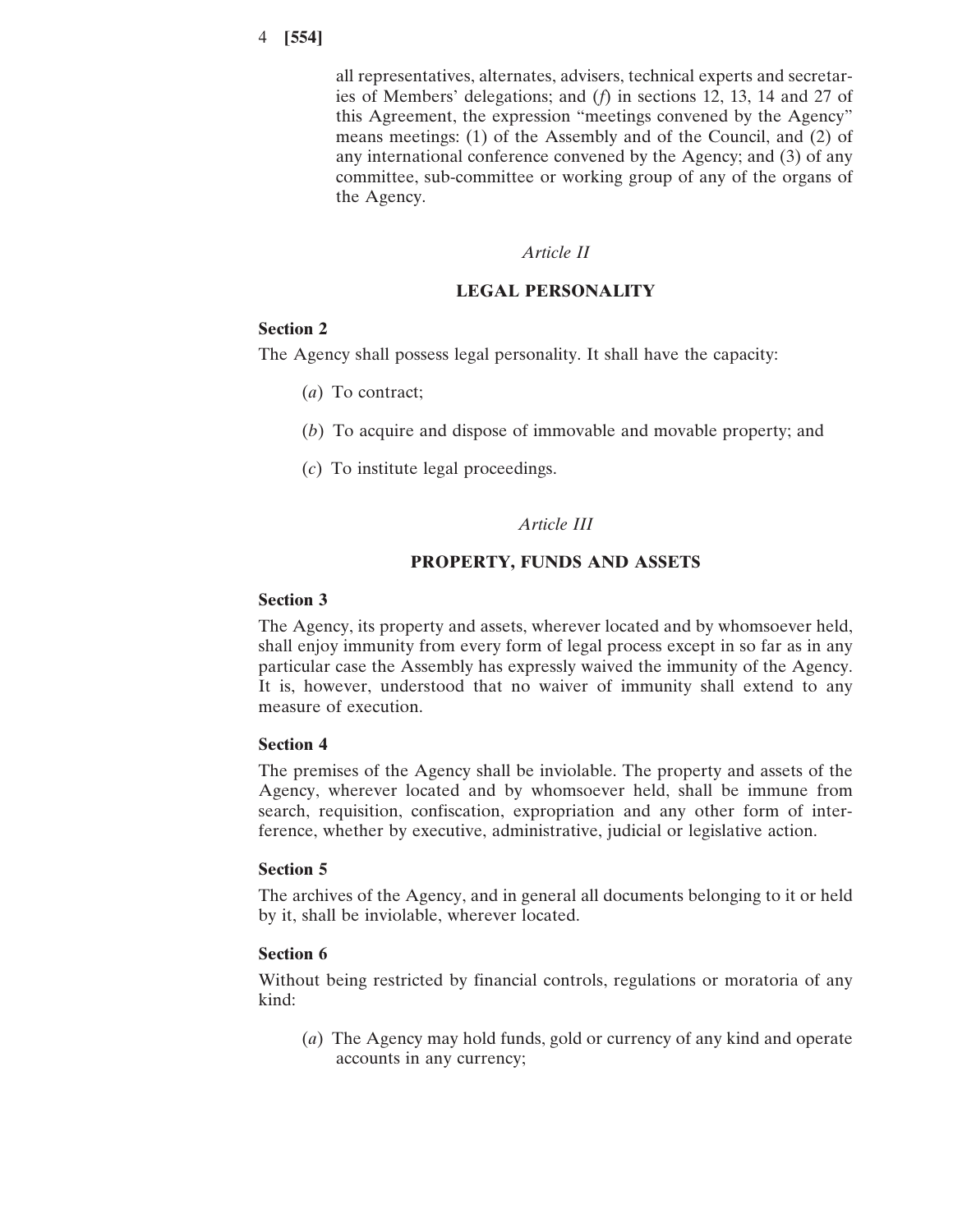(*b*) The Agency may freely transfer its funds, gold or currency from one country to another or within any country and convert any currency held by it into any other currency.

## **Section 7**

The Agency shall, in exercising its rights under section 6 above, pay due regard to any representations made by a Member party to this Agreement in so far as it is considered that effect can be given to such representations without detriment to the interests of the Agency.

## **Section 8**

The Agency, its assets, income and other property shall be:

- (*a*) Exempt from all direct taxes; it is understood, however, that the Agency will not claim exemption from taxes which are, in fact, no more than charges for public utility services;
- (*b*) Exempt from customs duties and prohibitions and restrictions on imports and exports in respect of articles imported or exported by the Agency for its official use; it is understood, however, that articles imported under such exemption will not be sold in the country into which they were imported except under conditions agreed to with the Government of that country;
- (*c*) Exempt from duties and prohibitions and restrictions on imports and exports in respect of its publications.

### **Section 9**

While the Agency will not, as a general rule, claim exemption from excise duties and from taxes on the sale of movable and immovable property which form part of the price to be paid, nevertheless when the Agency is making important purchases for official use of property on which such duties and taxes have been charged or are chargeable, Members party to this Agreement will, whenever possible, make appropriate administrative arrangements for the remission or return of the amount of duty or tax.

### *Article IV*

## **FACILITIES IN RESPECT OF COMMUNICATIONS**

### **Section 10**

The Agency shall enjoy, in the territory of each State party to this Agreement, for its official communications, treatment not less favourable than that accorded by the Government of such State to any other Government, including the latter's diplomatic mission, in the matter of priorities, rates and taxes on mails, cables, telegrams, radiograms, telephotos, telephone and other communications, including electronic communications, and press rates for information to the press and radio.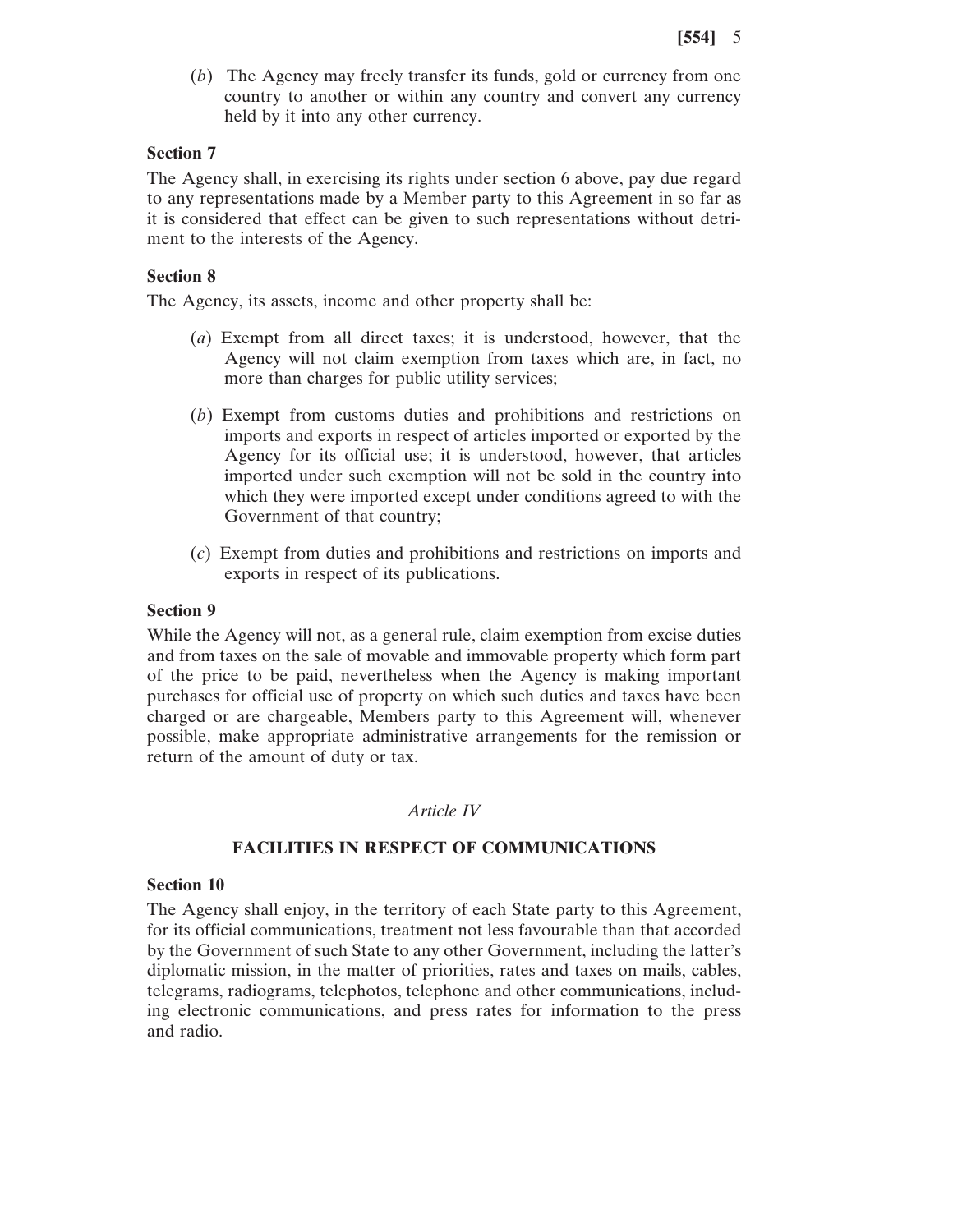### **Section 11**

No censorship shall be applied to the official correspondence and other official communications of the Agency. The Agency shall have the right to use codes and to dispatch and receive correspondence by courier or in sealed bags, which shall have the same immunities and privileges as diplomatic couriers and bags. Nothing in this section shall be construed to preclude the adoption of appropriate security precautions to be determined by agreement between a Member and the Agency.

#### *Article V*

#### **REPRESENTATIVES OF MEMBERS**

#### **Section 12**

Representatives of Members at meetings convened by the Agency shall, while exercising their functions and during their journeys to and from the place of meeting, enjoy the following privileges and immunities:

- (*a*) Immunity from personal arrest or detention and from seizure of their personal baggage, and in respect of words spoken or written and all acts done by them in their official capacity, immunity from legal process of every kind;
- (*b*) Inviolability for all papers and documents;
- (*c*) The right to use codes and to receive papers or correspondence by courier or in sealed bags;
- (*d*) Exemption in respect of themselves and their spouses from immigration restrictions, aliens' registration or national service obligations in the State which they are visiting or through which they are passing in the exercise of their functions;
- (*e*) The same facilities in respect of currency or exchange restrictions as are accorded to representatives of foreign Governments on temporary official missions;
- (*f*) The same immunities and facilities in respect of their personal baggage as are accorded to members of comparable rank of diplomatic missions.

## **Section 13**

In order to secure for the representatives of Members at meetings convened by the Agency complete freedom of speech and complete independence in the discharge of their duties, the immunity from legal process in respect of words spoken or written and all acts done by them in discharging their duties shall continue to be accorded, notwithstanding that the persons concerned are no longer engaged in the discharge of such duties.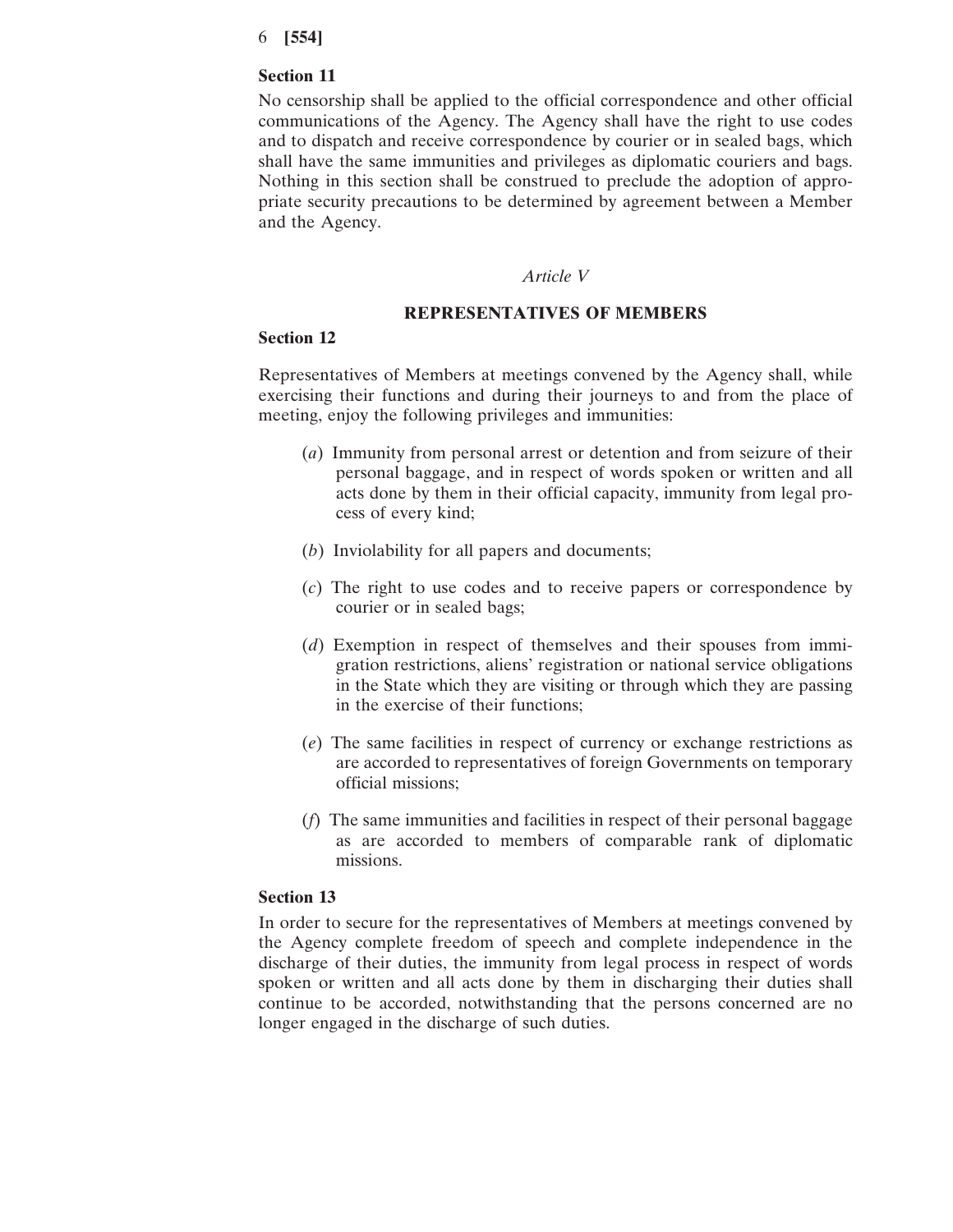## **Section 14**

Where the incidence of any form of taxation depends upon residence, periods during which the representatives of Members are present at meetings convened by the Agency in the territory of a Member party to this Agreement for the discharge of their duties shall not be considered as periods of residence.

### **Section 15**

Privileges and immunities are accorded to the representatives of Members, not for the personal benefit of the individuals themselves, but in order to safeguard the independent exercise of their functions in connexion with the Agency. Consequently, a Member not only has the right but is under a duty to waive the immunity of its representatives in any case where, in the opinion of the Member, the immunity would impede the course of justice, and where it can be waived without prejudice to the purpose for which the immunity is accorded.

### **Section 16**

The provisions of sections 12, 13 and 14 are not applicable in relation to the authorities of a Member of which the person is a national or of which he or she is or has been a representative.

#### *Article VI*

### **OFFICIALS**

## **Section 17**

The Agency will specify the categories of officials to which the provisions of this Article shall apply. It shall communicate them to Members. The names of the officials included in these categories shall from time to time be made known to Members.

### **Section 18**

Officials of the Agency shall:

- (*a*) Be immune from legal process in respect of words spoken or written and all acts performed by them in their official capacity;
- (*b*) Enjoy exemptions from taxation in respect of the salaries and emoluments paid to them by the Agency;
- (*c*) Be immune, together with their spouses and relatives dependent on them, from immigration restrictions and alien registration;
- (*d*) Be accorded the same privileges in respect of exchange facilities as are accorded to officials of comparable rank of diplomatic missions;
- (*e*) Be given, together with their spouses and relatives dependent on them, the same repatriation facilities in time of international crises as officials of comparable rank of diplomatic missions;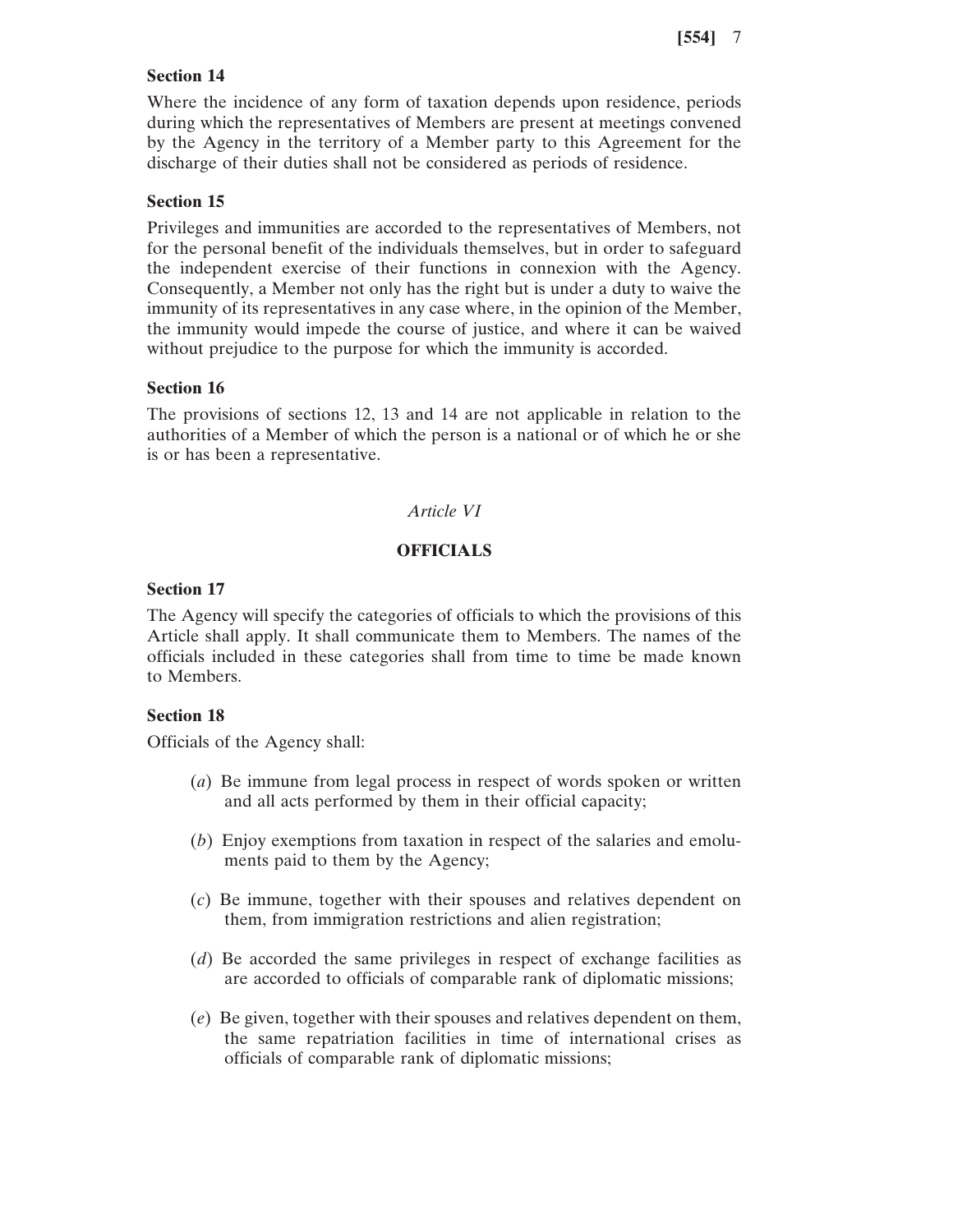(*f*) Have the right to import free of duty their furniture and effects at the time of first taking up their post in the country in question.

#### **Section 19**

1. The officials of the Agency shall be exempt from national service obligations, provided that in relation to the Members of which they are nationals, such exemption shall be confined to officials of the Agency whose names have, by reason of their duties, been placed upon a list compiled by the Director-General of the Agency and approved by the Member concerned.

2. Should other officials of the Agency be called up for national service, the Member concerned shall, at the request of the Agency, grant such temporary deferments in the call-up of such officials as may be necessary to avoid interruption in the continuation of essential work.

## **Section 20**

In addition to the immunities and privileges specified in sections 18 and 19, the Director-General of the Agency, including any official acting on his behalf during his absence from duty, shall be accorded in respect of himself, his spouse and minor children, the privileges and immunities, exemptions and facilities accorded to diplomatic agents, in accordance with international law.

#### **Section 21**

Privileges and immunities are granted to officials in the interests of the Agency only and not for personal benefit of the individuals themselves. The Director-General shall have the right and the duty to waive the immunity of any official in any case where, in his or her opinion, the immunity would impede the course of justice and can be waived without prejudice to the interests of the Agency. In the case of the Director-General, the Assembly shall have the right to waive the immunity.

#### **Section 22**

The Agency shall co-operate at all times with the appropriate authorities of Members party to this Agreement in order to facilitate the proper administration of justice, secure the observance of police regulations and prevent the occurrence of any abuses in connexion with the privileges, immunities and facilities mentioned in this Article.

### *Article VII*

### **EXPERTS**

#### **Section 23**

1. Experts (other than officials coming within the scope of Article VI) serving on committees or working groups of, or performing missions for, the Agency shall be accorded the following privileges and immunities so far as is necessary for the effective exercise of their functions, including the time spent on journeys in connexion with service on such committees, working groups or missions: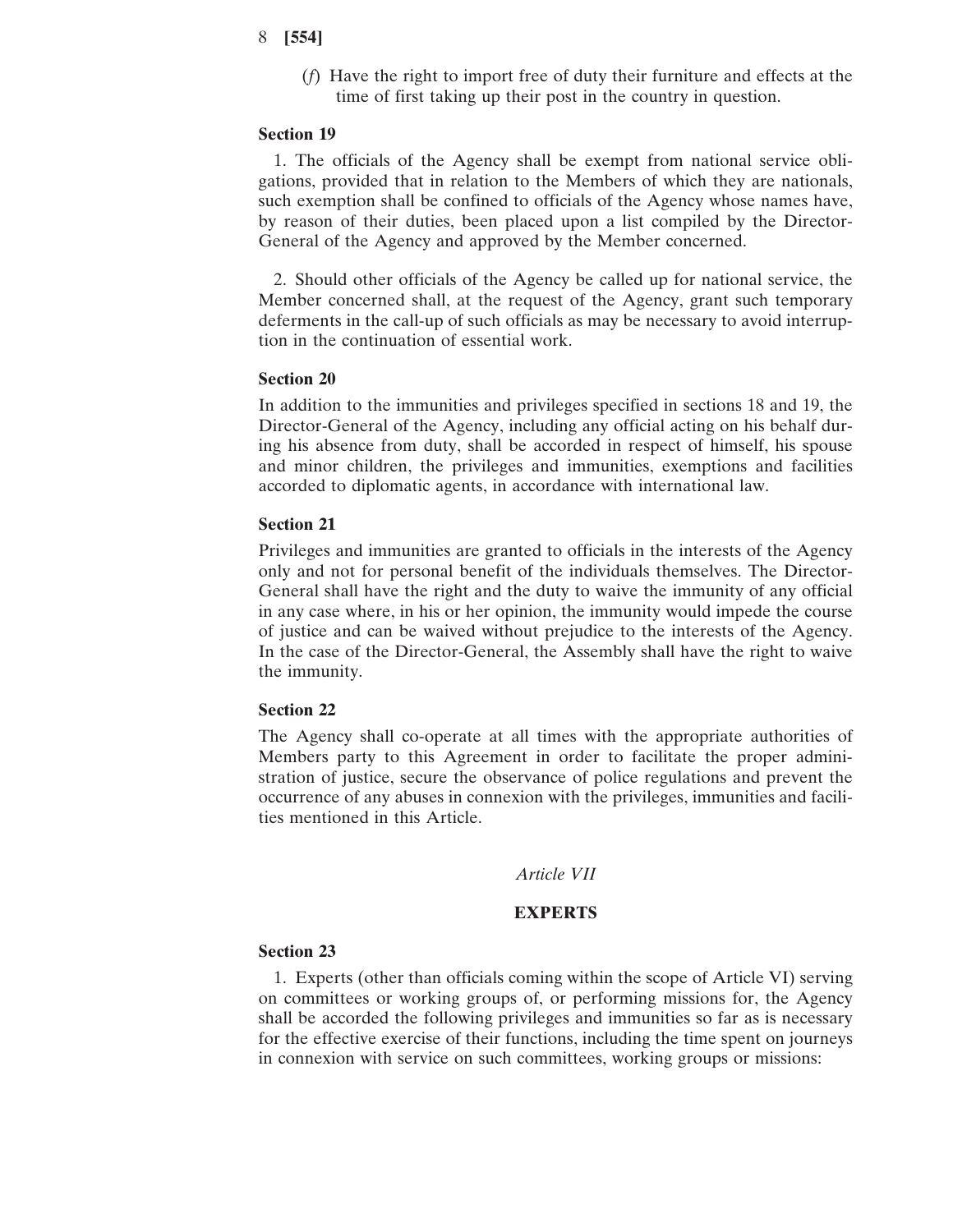- (*a*) Immunity from personal arrest or seizure of their personal baggage;
- (*b*) In respect of words spoken or written or acts done by them in the performance of their official functions, immunity from legal process of every kind, such immunity to continue notwithstanding that the persons concerned are no longer serving on committees or working groups of, or employed on missions for, the Agency;
- (*c*) The same facilities in respect of currency and exchange restrictions and in respect of their personal baggage as are accorded to officials of foreign Government on temporary official missions;
- (*d*) Inviolability of their papers and documents relating to the work on which they are engaged for the Agency;
- (*e*) The right to use codes and to receive papers or correspondence by courier or in sealed bags for the purpose of their communications with the Agency.

2. For the purpose of paragraph 1, experts shall be given a certificate signed by the Director-General attesting that they are travelling on the business of the Agency.

## **Section 24**

In connexion with section 23, paragraph  $1(d)$ , the principle contained in the last sentence of section 11 shall be applicable.

## **Section 25**

Privileges and immunities are granted to the experts referred to in section 23, paragraph 1, in the interests of the Agency and not for the personal benefit of the individuals themselves. The Agency shall have the right and the duty to waive the immunity of any expert in any case where in its opinion the immunity would impede the course of justice, and it can be waived without prejudice to the interests of the Agency.

## *Article VIII*

### **ABUSES OF PRIVILEGE**

## **Section 26**

If any Member party to this Agreement considers that there has been an abuse of a privilege or immunity conferred by this Agreement, consultations shall be held between that Member and the Agency to determine whether any such abuse has occurred and, if so, to attempt to ensure that no repetition occurs. If such consultations fail to achieve a result satisfactory to the Member and the Agency, the question whether an abuse of a privilege or immunity has occurred shall be submitted to arbitration in accordance with section 32. If the tribunal makes a finding that such an abuse has occurred, the Member party to this Agreement affected by such abuse shall have the right, after notification to the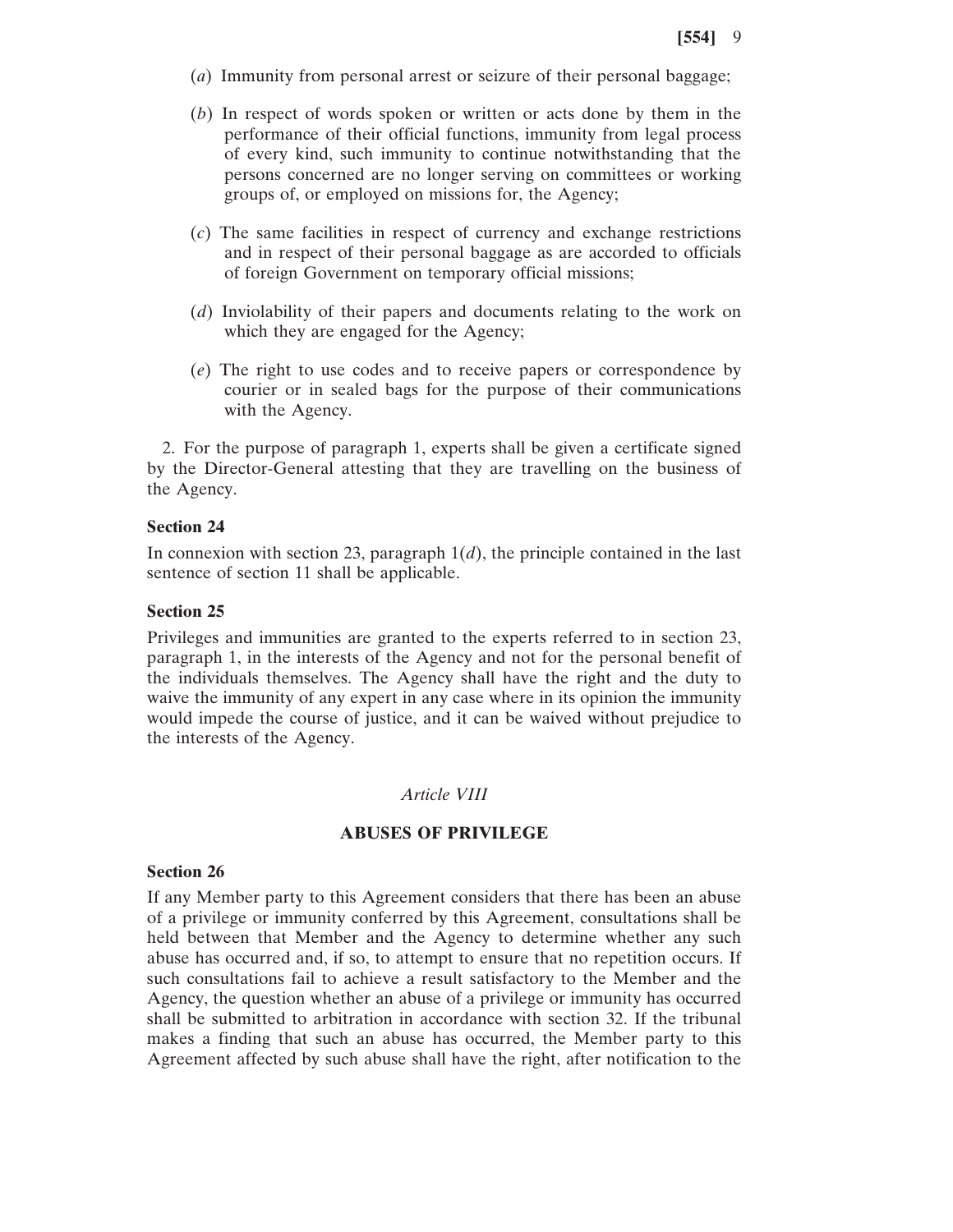Agency, to withhold from the Agency the benefits of the privilege or immunity so abused and to request that the individual concerned leave the territory of the Member party to this Agreement affected by such abuse.

### **Section 27**

Representatives of Members at meetings convened by the Agency, while exercising their functions and during their journeys to and from the place of meeting, and officials within the meaning of section 17, shall not be required by the territorial authorities to leave the country in which they are performing their functions on account of any activities by them in their official capacity. In the case, however, of abuse of privileges of residence committed by any such person in activities in that country outside his or her official functions, he or she may be required to leave by the Government of that country provided that:

- (*a*) Representatives of Members, or persons who are entitled to diplomatic immunity under section 20, shall not be required to leave the country otherwise than in accordance with the diplomatic procedure applicable to diplomatic agents accredited to that country;
- (*b*) In the case of an official to whom section 20 is not applicable, no order to leave the country shall be issued other than with the approval of the Foreign Minister of the country in question, and such approval shall be given only after consultation with the Director-General of the Agency; and, if expulsion proceedings are taken against an official, the Director-General of the Agency shall have the right to appear in such proceedings on behalf of the person against whom they are instituted.

## *Article IX*

### **TRAVEL AND VISAS**

#### **Section 28**

Applications for visas, where required, from officials of the Agency, when accompanied by a certificate that they are travelling on the business of the Agency, shall be dealt with as speedily as possible by Members party to this Agreement. In addition, such persons shall be granted facilities for speedy travel.

#### **Section 29**

Similar facilities to those specified in section 28 shall be accorded to experts and other persons who have a certificate that they are travelling on the business of the Agency.

#### **Section 30**

The Director-General, the Deputy Director-General, and heads of departments travelling on the business of the Agency, shall be granted the same facilities for travel as are accorded to agents of comparable rank in diplomatic missions.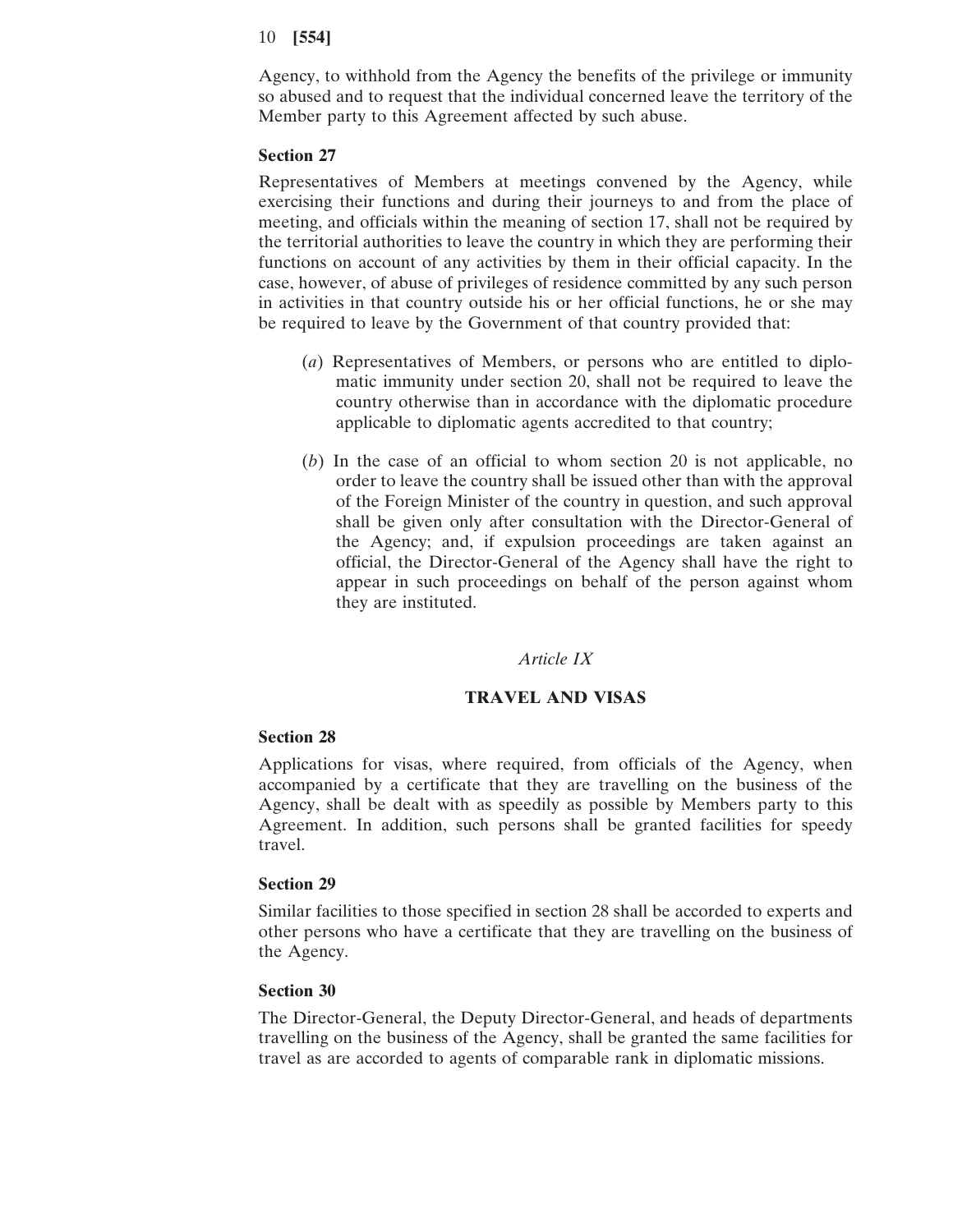## *Article X*

## **SETTLEMENT OF DISPUTES**

### **Section 31**

The Agency shall make provision for appropriate modes of settlement of:

- (*a*) Disputes arising out of contracts or other disputes of private character to which the Agency is a party, including disputes between the Agency and a staff member or another individual whose services have been retained by the Agency;
- (*b*) Disputes involving any official of the Agency who by reason of his or her official position enjoys immunity, if immunity has not been waived in accordance with the provisions of section 21.

#### **Section 32**

1. Any dispute between a Member party to this Agreement and the Agency or between Members party to this Agreement on the interpretation or application of this Agreement that cannot be settled by negotiation or other agreed mode of settlement shall be submitted for final decision to a tribunal of three arbitrators at the request of either party to the dispute. Each party shall appoint one arbitrator and advise the other party of the name of its arbitrator. The third arbitrator, who shall be the chairman of the tribunal, shall be appointed by the first two arbitrators. Should the first two arbitrators fail to agree upon the third arbitrator within thirty (30) days of the date of appointment of the second arbitrator, the third arbitrator shall be appointed by the President of the International Court of Justice.

2. The arbitration shall be held in a language and at a location agreed upon between the parties to the dispute. A majority vote of the arbitrators shall be sufficient to reach decisions, including those on procedural matters, which shall be final and binding.

3. The expenses of arbitration shall be borne by the parties to the dispute as assessed by the tribunal.

### *Article XI*

#### **GENERAL PROVISIONS**

### **Section 33**

The provisions of this Agreement in relation to the Agency shall be interpreted in the light of the functions with which the Agency is entrusted by the Statute.

### **Section 34**

The provisions of this Agreement shall in no way be construed to limit or prejudice the privileges and immunities which have been, or may hereafter be, agreed between a Member and the Agency in any agreement concluded by reason of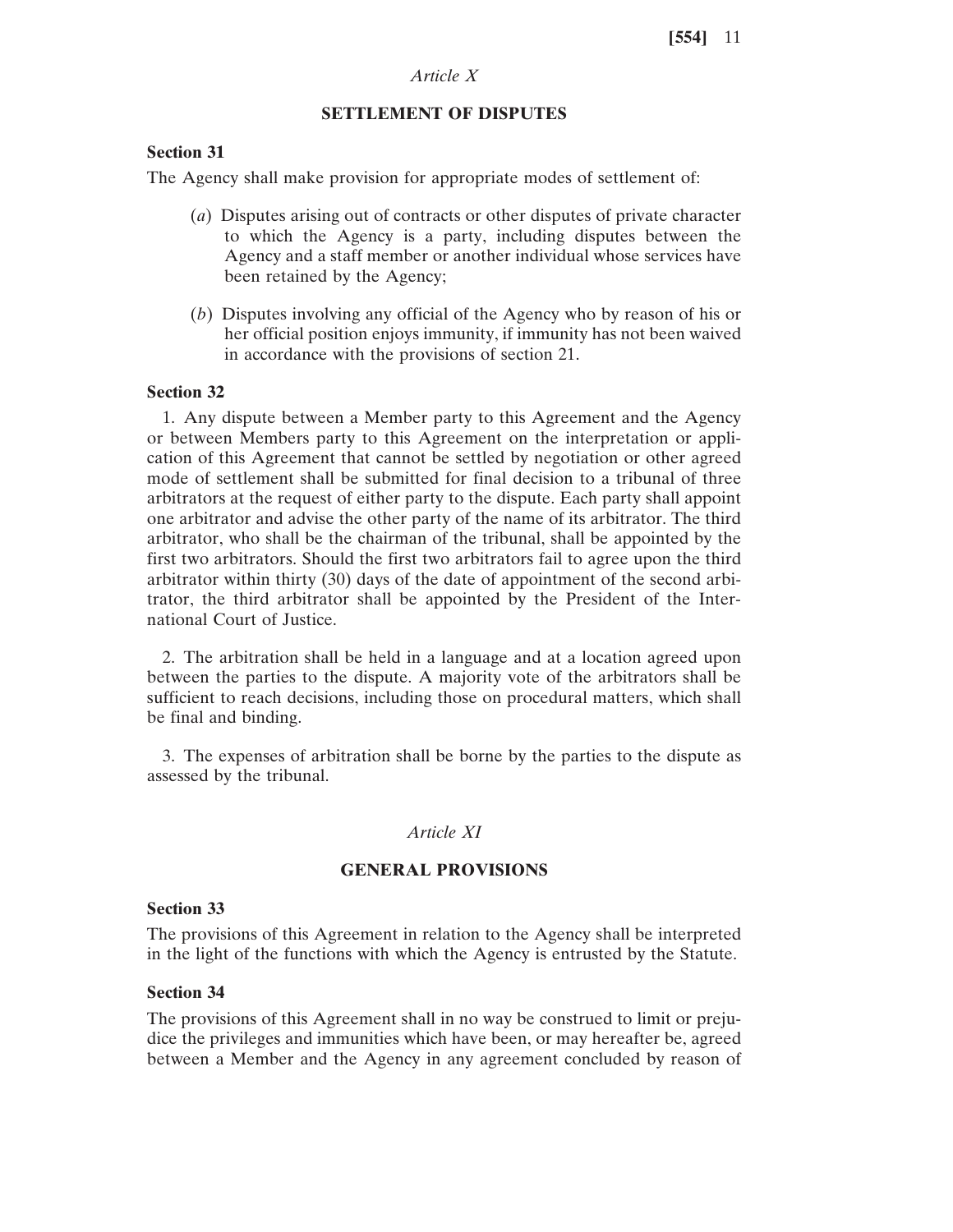the location of the Agency's headquarters or offices in the territory of that Member. This Agreement shall not be deemed to prevent the conclusion between any Member party to this Agreement and the Agency of supplemental agreements adjusting the provisions of this Agreement or extending or curtailing the privileges and immunities thereby granted.

#### **Section 35**

This Agreement shall not be construed so as to abrogate, or derogate from, any provisions of the Statute or any rights or obligations which the Agency may otherwise have, acquire, or assume.

#### *Article XII*

### **FINAL PROVISIONS**

### **Section 36**

1. A Member's consent to be bound by this Agreement shall be effected by its deposit with the Director-General of an instrument of ratification, acceptance, approval or accession.

2. This Agreement shall enter into force thirty (30) days after the date of deposit of the first instrument of ratification, acceptance, approval or accession.

#### **Section 37**

It is understood that, when an instrument of ratification, acceptance, approval or accession is deposited on behalf of any Member, that Member will be in a position under its own laws or regulations to give effect to the terms of this Agreement.

#### **Section 38**

For each Member which ratifies, accepts, approves or accedes to this Agreement after the deposit of the first instrument of ratification, acceptance, approval or accession, this Agreement shall enter into force in respect of that Member on the thirtieth day following the deposit of its instrument of ratification, acceptance, approval or accession.

### **Section 39**

1. Subject to the provisions of the following paragraphs of this section, each Member party to this Agreement undertakes to apply this Agreement until such time as a revised Agreement shall have become applicable and the said Member party shall have accepted the revised Agreement.

2. Each Member party to this Agreement, however, which has ceased to be a Member may address a written notification to the Director-General to the effect that it intends to withhold from the Agency the benefits of this Agreement as from a specified date, which shall not be earlier than three months from the date of receipt of the notification.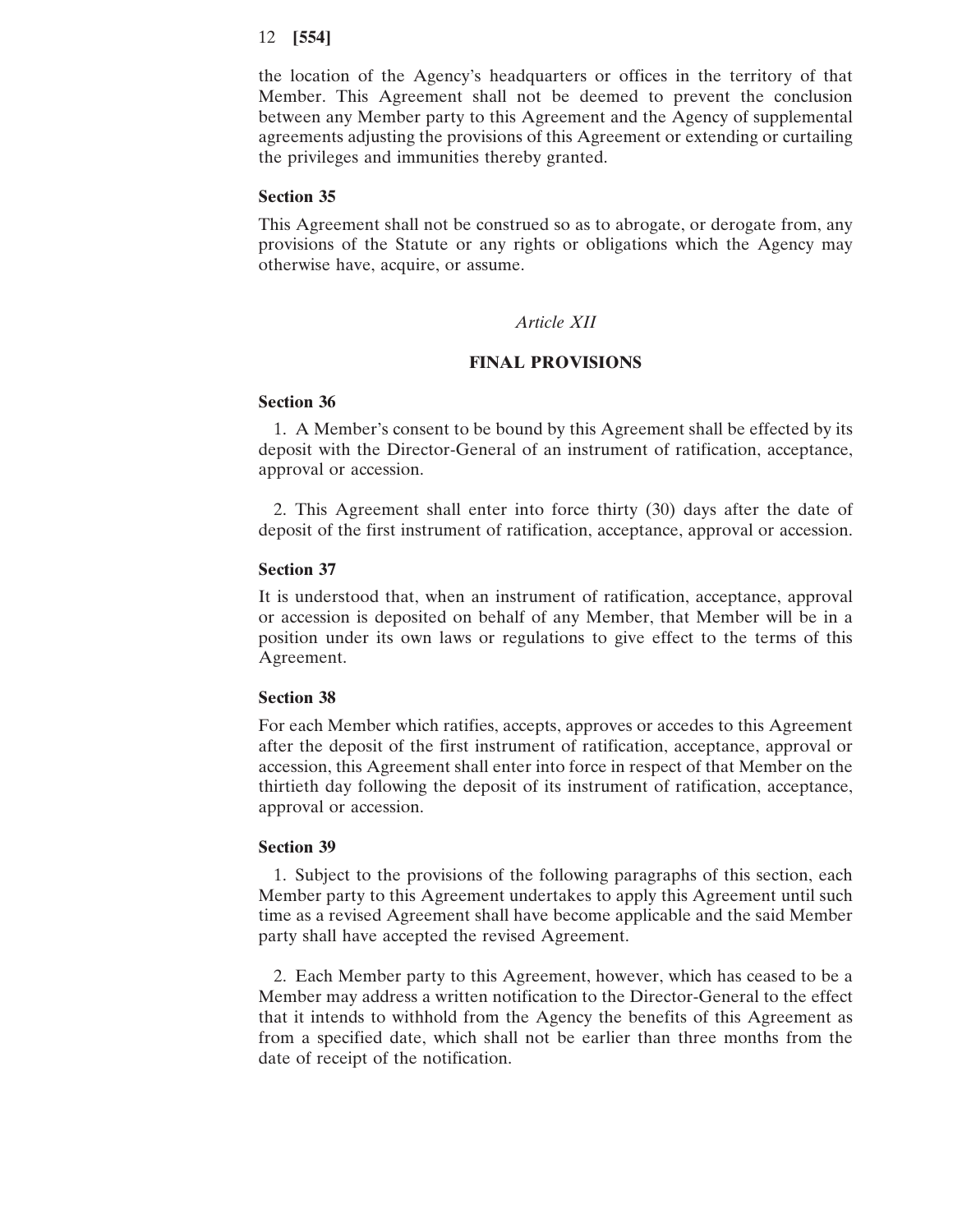3. The Director-General shall inform all Members of any notification transmitted to him under the provisions of this section.

## **Section 40**

At the request of one third of the Members party to this Agreement, the Director-General of the Agency shall convene a conference with a view to its revision.

## **Section 41**

This Agreement is established by the Assembly in the Arabic, English, French and Spanish languages, as well as in the language of the State of the Depositary of the Statute, all being authentic. Official texts of other versions in any one of the official languages of the United Nations other than Arabic, English, French and Spanish, shall be authenticated on the request of one or more of the Members.



Given under the Official Seal of the Government, 5 December 2017.

LEO VARADKAR, Taoiseach.